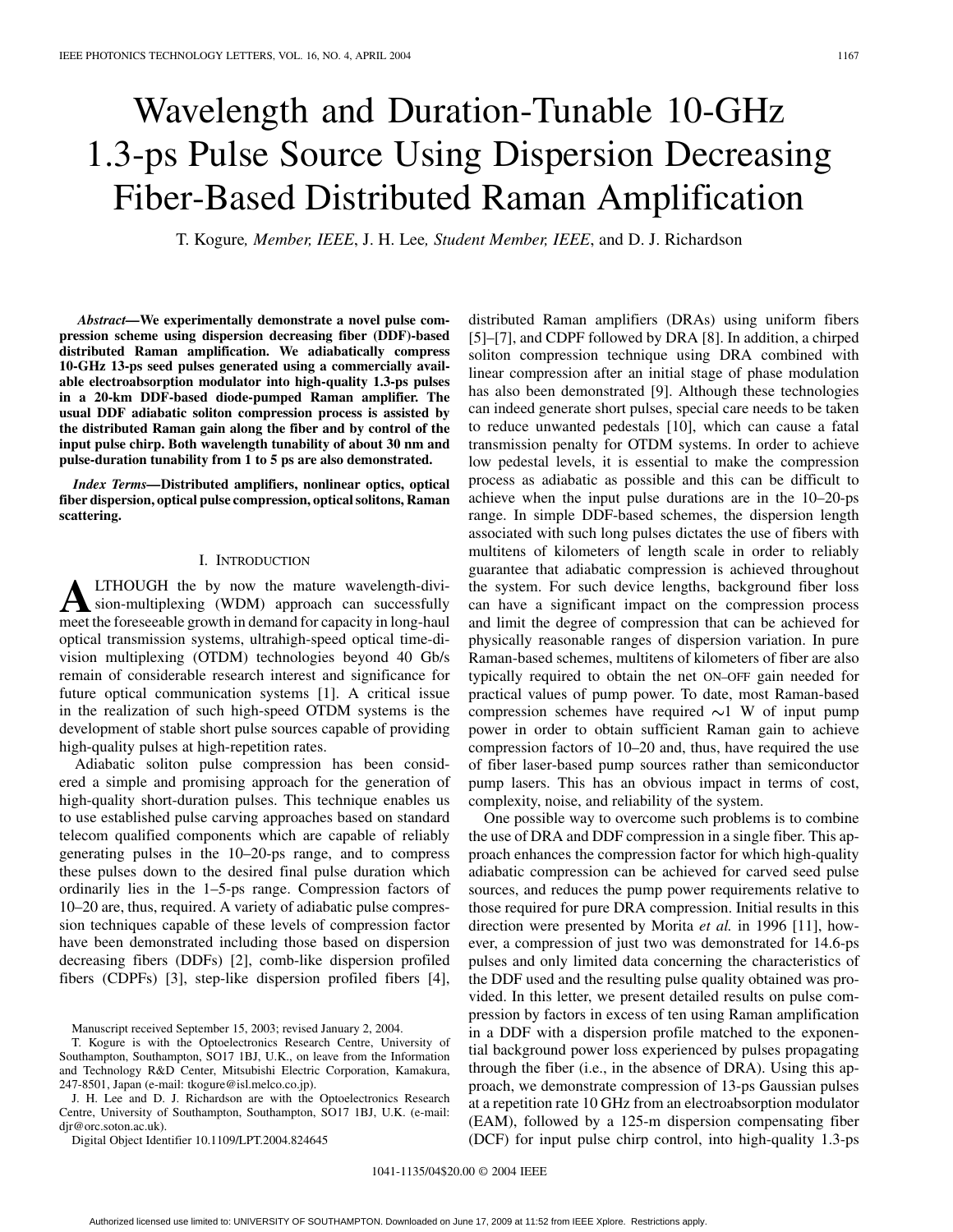

Fig. 1. Experimental setup for wavelength and pulse-duration tunable pulse sources using a DDF-based DRA.

pulses with a high-pedestal extinction ratio of up to  $-24$  dB. Wavelength tunability over 30 nm and pulse duration from 1 to 5 ps are also demonstrated.

### II. EXPERIMENTAL SETUP

Fig. 1 shows the experimental setup for our DDF-based DRA pulse source. The continuous-wave output from single conventional DFB laser diodes selected from a WDM source bank of 40 similar laser diodes with wavelengths spanning the full  $C$ -band via an arrayed waveguide grating was modulated using an EAM driven with a 10-GHz sinusoidal radio-frequency (RF) signal. The resulting 13-ps pulsed optical signal was then amplified by a low-noise erbium-doped fiber amplifier to compensate for the EAM insertion loss and filtered with a 1.3-nm tunable bandpass filter. The pulses were then passed through a 125-m length of DCF in order to obtain Gaussian pulses with a pulse duration of  $12 \sim 13$  ps and a slight positive chirp which we found to be beneficial for the nonlinear compression process. These positively chirped pulses were then amplified to an appropriate level for DDF-based DRA compression.

The DDF had a length of 20 km and its dispersion at 1550 nm varied along its length according to an exponential profile, decreasing from 6.0 ps/nm  $\cdot$  km at the input to 1.75 ps/nm  $\cdot$  km at the output. The third-order dispersion was  $0.057 \text{ ps/mm}^2 \cdot \text{km}$ . The fiber was in fact previously designed and fabricated for losscompensated soliton transmission applications and, thus, the dispersion profile is matched to the power loss of 0.27 dB/km within the fiber. In the absence of Raman amplification, fundamental solitons propagating in the fiber undergo no change in duration or shape despite the net 5.4-dB fiber loss. Previous measurements on distributed loss and dispersion in this fiber are reported in [\[12](#page-2-0)] and [[13\]](#page-2-0), respectively.

The Raman pump source comprised three laser diodes operating at a center wavelength of 1430, 1460, and 1490 nm, respectively, and provided launched pump powers of up to 500 mW into the DDF in a counterpropagating geometry. This level of pump power was able to provide up to 8 dB of ON–OFF gain within the fiber which was sufficient to compensate for the total background fiber loss. The Raman pump power required to make the loss-compensated DDF lossless was about 150 mW. Our calculations indicate that the average power of the pulses can be kept constant to  $1-2$  dB over the full fiber length using a counterpropagating pump scheme. From the perspective of



Fig. 2. Measured SHG autocorrelation trace of the output at a wavelength of 1552.19 nm. Inset shows the same figure in log scale.

soliton pulses, the Raman gain provides a means to control the effect of background loss and provide compression due to the decreasing dispersion (and any excess Raman gain) along the full fiber length.

It should be noted that the typical required launched power into the DDF is only about 13 dBm, and that no RF modulation of the seed DFB laser diode was needed to suppress the effect of stimulated Brillouin scattering as commonly required within many previously reported pulse compression schemes.

#### III. EXPERIMENTAL RESULTS

Fig. 2 shows the experimental second harmonic generation (SHG) autocorrelation traces of the compressed pulses after the DDF-based DRA at an operating wavelength of 1552.19 nm with a launched Raman pump power 438 mW, which ensured maximum pulse compression. This pump power created an ON–OFF gain of about 8.0 dB. High-quality pedestal soliton pulses with full-width at half-maximum width 1.2 ps were obtained. A pedestal extinction of more than 24 dB was obtained and the pulses fitted well a  $\mathrm{sech}^2$  function, as shown in the inset of Fig. 2. Note that in previous DRA experiments in DSF, a pump power of  $\sim 600$  mW was required to generate pulses of a similar duration although no detailed data on pedestal levels was provided. Fig. 3 shows the corresponding measured optical spectrum of the output pulses. The dashed line over the measured spectrum shows a least squares  $\mathrm{sech}^2$  fit, from which we calculate the spectral bandwidth to be about 2.2 nm. Based on this measurement, the time-bandwidth product of the generated pulses is 0.33, indicating that they are close to transform-limited solitons.

In order to confirm the validity of wavelength and pulse-duration tunability of our DDF-based DRA pulse source, we performed SHG autocorrelation measurements of the output pulses by changing the DFB laser diode seed wavelength, and the launched pump power into the DDF, respectively. The results of the wavelength tunability are summarized in Fig. 4. High-quality pulses with a low-pedestal level less than 20 dB and durations as short as 1 ps were obtained over the full wavelength range tested. Note that less than 470 mW of pump power was required at all wavelengths as opposed to previous pure DRA compression schemes [[5\]](#page-2-0)–[\[8](#page-2-0)] which